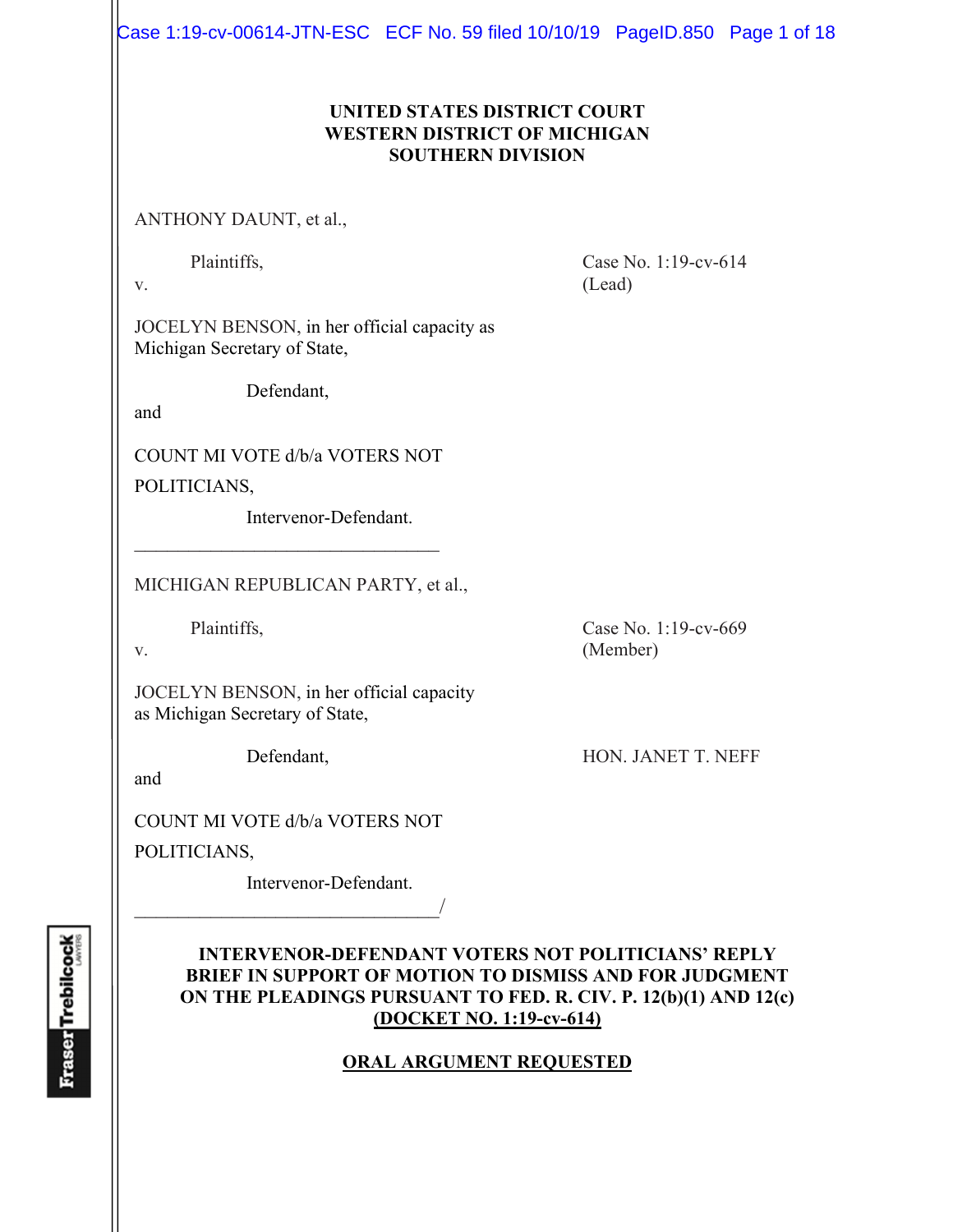Case 1:19-cv-00614-JTN-ESC ECF No. 59 filed 10/10/19 PageID.851 Page 2 of 18

## **INTERVENOR-DEFENDANT VOTERS NOT POLITICIANS' REPLY BRIEF IN SUPPORT OF MOTION TO DISMISS AND FOR JUDGMENT ON THE PLEADINGS PURSUANT TO FED. R. CIV. P. 12(b)(1) AND 12(c) (DOCKET NO. 1:19-cv-614)**

#### **ORAL ARGUMENT REQUESTED**

*Respectfully submitted,* 

#### **Fraser Trebilcock Davis & Dunlap, P.C.**

Peter D. Houk (P15155) Graham K. Crabtree (P31590) Jonathan E. Raven (P25390) Ryan K. Kauffman (P65357) Attorneys for Intervenor-Defendant Count MI Vote, d/b/a Voters Not Politicians 124 W. Allegan, Suite 1000 Lansing, Michigan 48933 (517) 482-5800

and

Paul M. Smith Mark Gaber Campaign Legal Center 1101 14th Street N.W., Suite 400 Washington D.C. 20005

Annabelle Harless Campaign Legal Center 73 W. Monroe Street, Suite 302 Chicago, Illinois 60603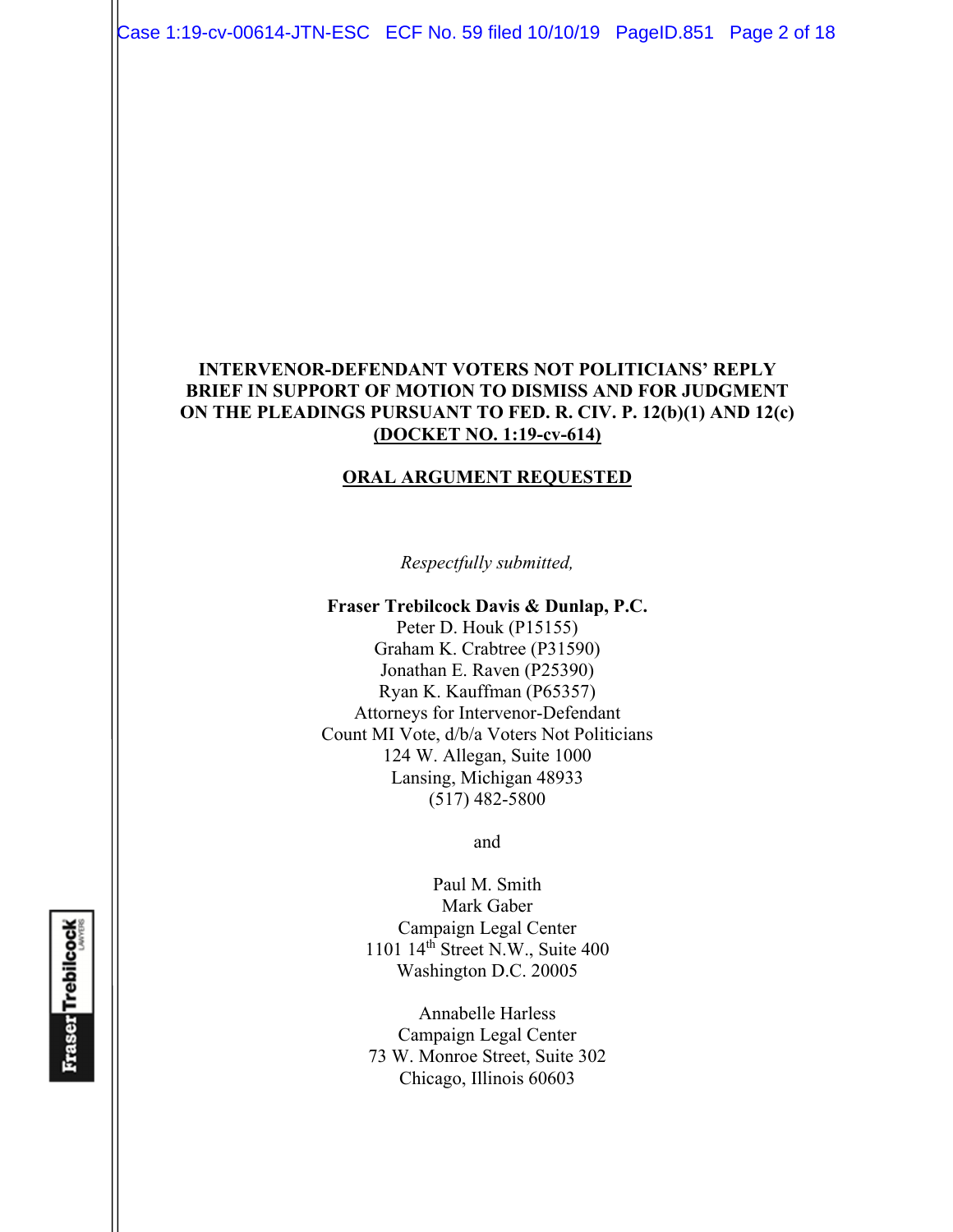|                |                |  |                          |                                                                                               | Case 1:19-cv-00614-JTN-ESC ECF No. 59 filed 10/10/19 PageID.852 Page 3 of 18 |
|----------------|----------------|--|--------------------------|-----------------------------------------------------------------------------------------------|------------------------------------------------------------------------------|
|                |                |  | <b>TABLE OF CONTENTS</b> |                                                                                               |                                                                              |
|                |                |  |                          |                                                                                               |                                                                              |
|                |                |  |                          |                                                                                               |                                                                              |
| $\mathbf{I}$ . |                |  |                          | PLAINTIFFS' COMPLAINT SHOULD BE DISMISSED PURSUANT                                            |                                                                              |
| II.            |                |  |                          | PLAINTIFFS' FIRST AND FOURTEENTH AMENDMENT CLAIMS                                             |                                                                              |
|                | $\mathsf{A}$ . |  |                          | THE DISQUALIFICATION OF PLAINTIFFS, BASED ON<br>THEIR CONFLICTS OF INTEREST, DOES NOT VIOLATE |                                                                              |
|                | <b>B.</b>      |  |                          | THE COMMISSION'S DISQUALIFICATION RULES DO                                                    | NOT VIOLATE THE EQUAL PROTECTION CLAUSE.  9                                  |
|                |                |  |                          |                                                                                               |                                                                              |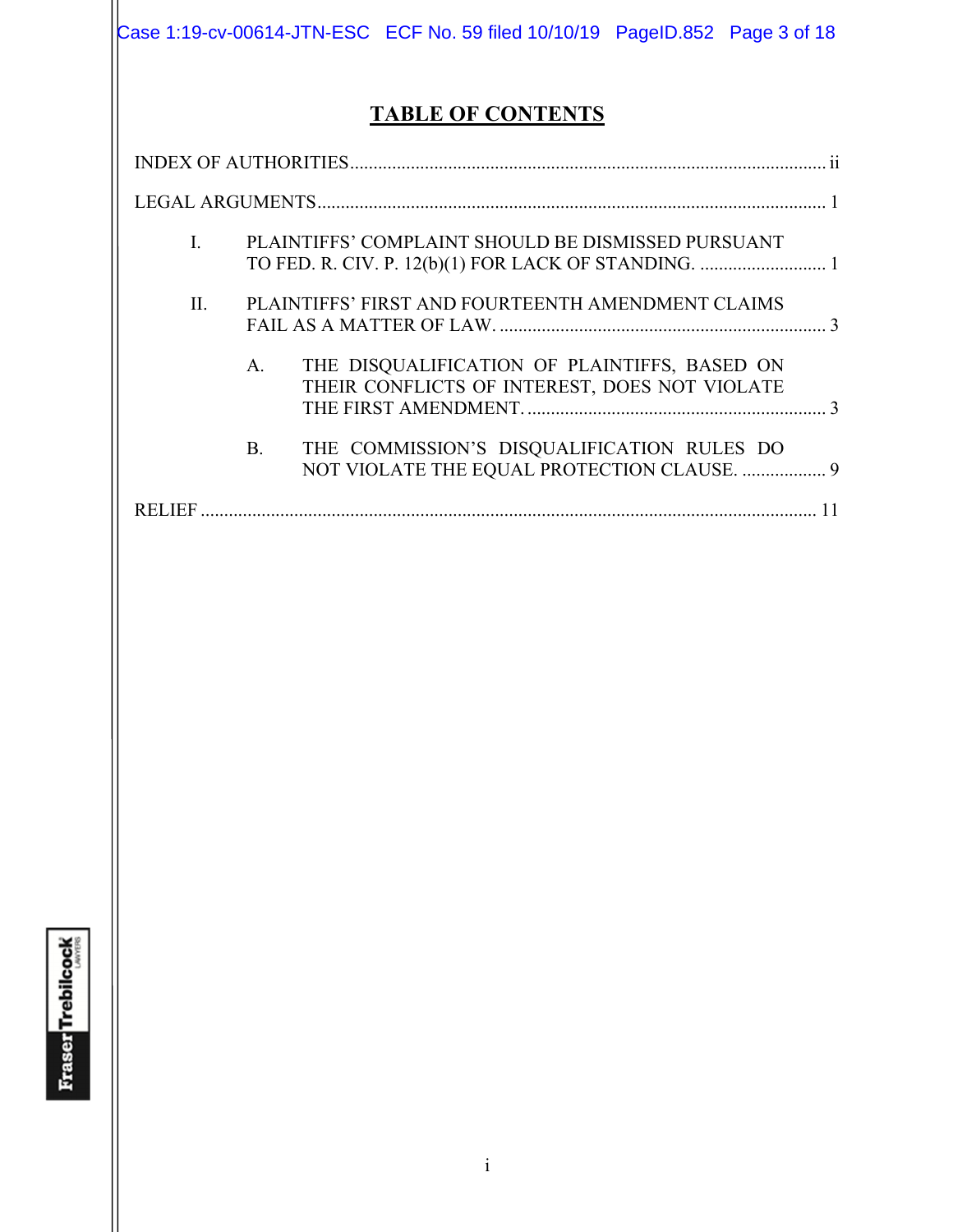Case 1:19-cv-00614-JTN-ESC ECF No. 59 filed 10/10/19 PageID.853 Page 4 of 18

# **INDEX OF AUTHORITIES**

## **Cases**

| Autor v. Blank, 892 F. Supp. 2d 264 (D.D.C. 2012), reversed on other grounds, 740      |
|----------------------------------------------------------------------------------------|
|                                                                                        |
|                                                                                        |
|                                                                                        |
|                                                                                        |
| Citizens for Legislative Choice v. Miller, 144 F.3d 916 (6th Cir. 1998)  3, 6, 10      |
|                                                                                        |
|                                                                                        |
| Davis v. Detroit Public Schools Community District, 899 F.3d 437 (6th Cir. 2018)  2    |
|                                                                                        |
| Garmou v. Kondaur Capital Corp., 2016 WL 3549356 (E.D. Mich. 2016)  6                  |
|                                                                                        |
|                                                                                        |
| Lujan v. Defenders of Wildlife, 504 U.S. 555; 112 S.Ct. 2130; 119 L.Ed2d 351 (1992) 1  |
|                                                                                        |
|                                                                                        |
| Pickering v. Board of Ed. of Tp. High School Dist. 205, Will Cnty., Ill., 391 U.S. 563 |
|                                                                                        |
|                                                                                        |
|                                                                                        |
|                                                                                        |
|                                                                                        |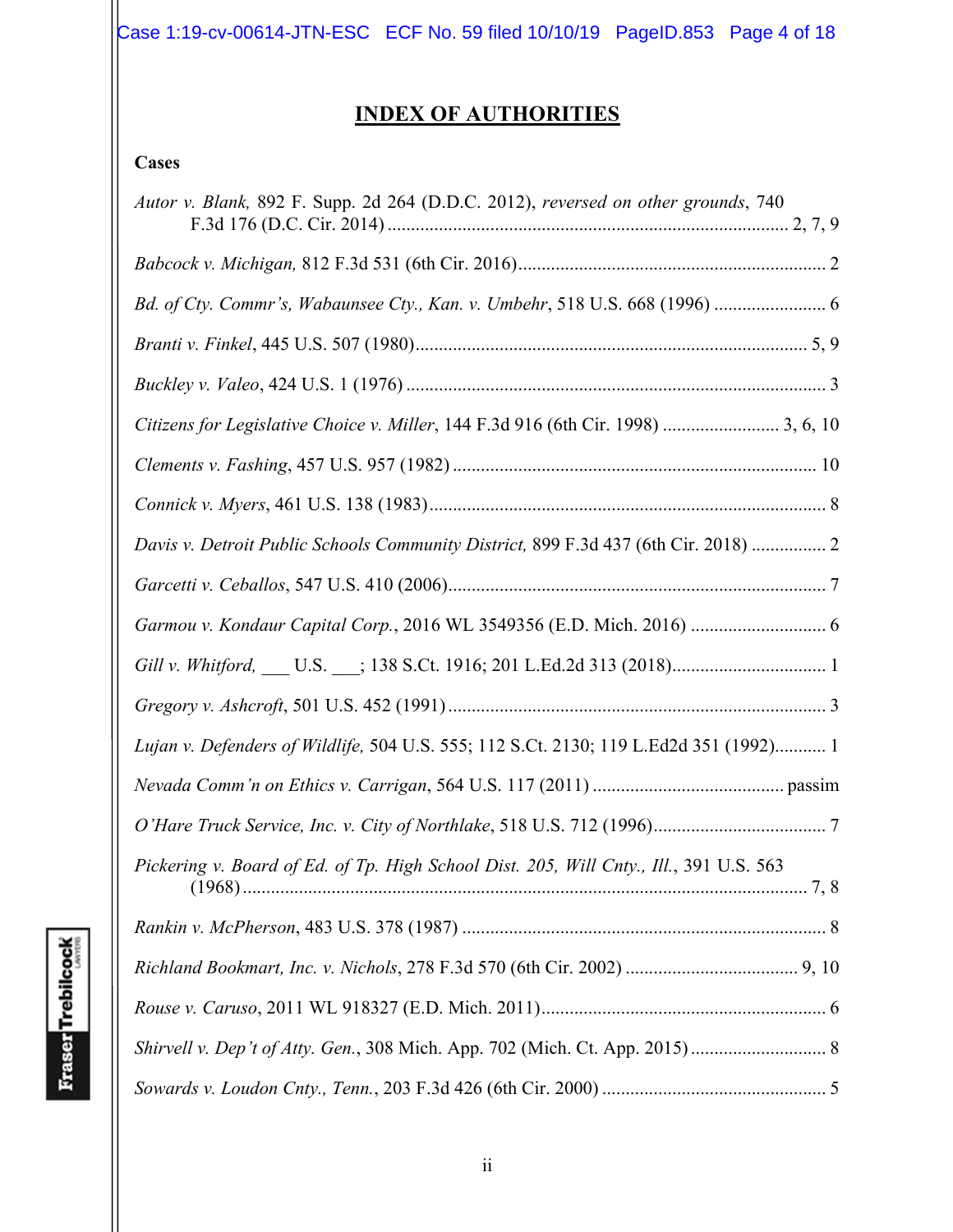# Case 1:19-cv-00614-JTN-ESC ECF No. 59 filed 10/10/19 PageID.854 Page 5 of 18

| Vermont Agency of Natural Resources v. United States, ex rel. Stevens, 529 U.S. 765; |
|--------------------------------------------------------------------------------------|
|                                                                                      |
|                                                                                      |
| <b>Rules</b>                                                                         |
|                                                                                      |
|                                                                                      |
| <b>Constitutional Provisions</b>                                                     |
|                                                                                      |
|                                                                                      |
|                                                                                      |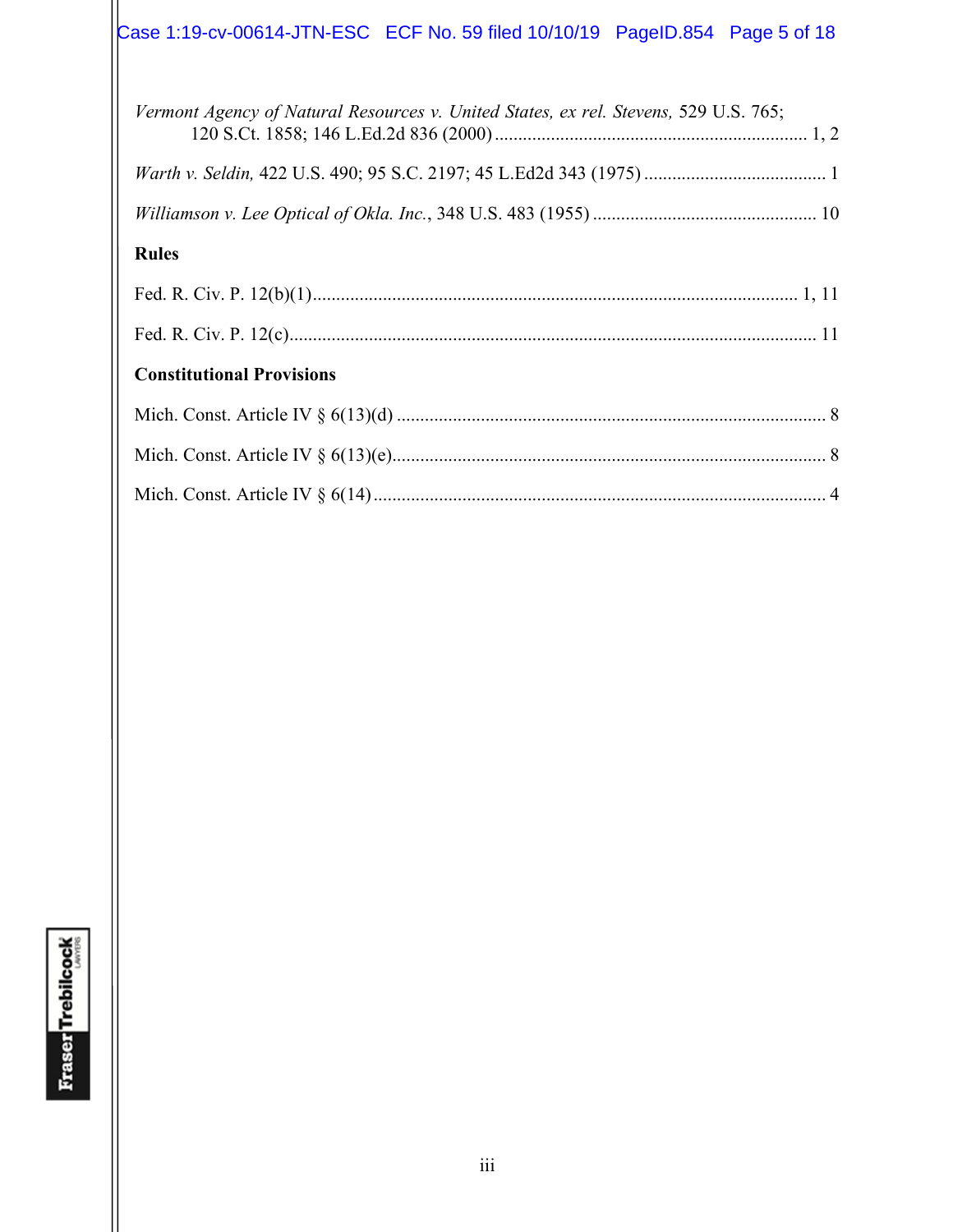## **LEGAL ARGUMENTS**

## **I. PLAINTIFFS' COMPLAINT SHOULD BE DISMISSED PURSUANT TO FED. R. CIV. P. 12(b)(1) FOR LACK OF STANDING.**

Plaintiffs lack standing because their submissions have made it plain that the relief requested would not redress the injury alleged, and that their claims are, in reality, an assertion of a generalized grievance shared by all who opposed the approval of Proposal 18-2.

As VNP has noted in its prior briefing, it is well established that a federal court is not "a forum for generalized grievances." *Gill v. Whitford*, U.S. ; 138 S.Ct. 1916, 1929; 201 L.Ed.2d 313 (2018); *Warth v. Seldin,* 422 U.S. 490; 95 S.C. 2197, 2205 (1975). Thus, a plaintiff must meet three requirements which together constitute the "irreducible constitutional minimum" for standing to satisfy the Article III "case or controversy" requirement: 1) an "injury in fact" – a harm that is both "concrete" and "actual or imminent, not conjectural or hypothetical"; 2) that the alleged injury is fairly traceable to the challenged conduct of the defendant"; and 3) that there is "a 'substantial likelihood' that the requested relief will remedy the alleged injury in fact." *Id.*; *Vermont Agency of Natural Resources v. United States, ex rel. Stevens,* 529 U.S. 765; 120 S.Ct. 1858, 1861-1862; 146 L.Ed.2d 836 (2000); *Lujan v. Defenders of Wildlife,* 504 U.S. 555, 560-561; 112 S.Ct. 2130, 2136; 119 L.Ed2d 351 (1992).

**Fraser** Trebilcock

Plaintiffs' contention that they state more than generalized grievances is misplaced. As previously discussed, Plaintiffs have asserted that they wish to serve on the new Commission and are aggrieved by their inability to do so, although the sincerity of that claim seems doubtful in light of the relief that they seek, which would prevent any implementation or use of that Commission. Plaintiffs have not retreated from their request that the new Redistricting Commission be invalidated in its entirety, and they have continued to assert that the challenged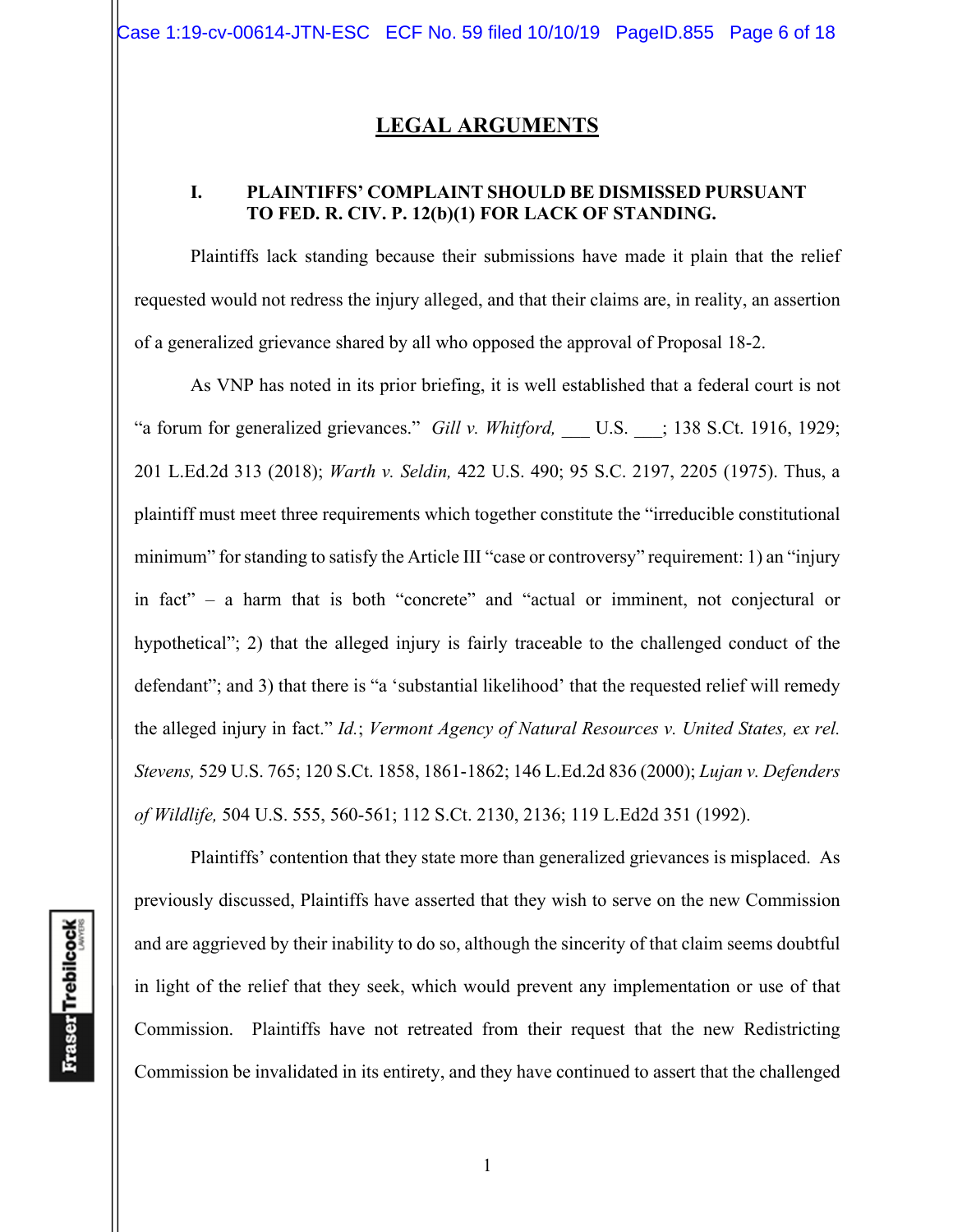qualifications for service cannot be severed from the new constitutional provisions in spite of the voters' adoption of a severability clause. Thus, Plaintiffs are not seeking a remedy that would allow them an opportunity to serve on the new Commission at all. Plaintiffs instead seek to prevent any implementation or use of the Commission to accomplish the purpose that the voters of Michigan intended. Plaintiffs are therefore not asserting an individualized grievance, but rather a generalized grievance shared by everyone who voted "no" on Proposal 18-2.

Plaintiffs contend otherwise, arguing that their grievance is more particularized than the general grievance felt by those who were opposed to the adoption of Proposal 18-2 because they belong to a smaller group of persons who are actually excluded from eligibility for service by the challenged restrictions. But they do not seek merely invalidation of the qualification requirements, but rather invalidation of the Commission. There is therefore no "'substantial likelihood' that the requested relief will remedy the alleged injury in fact." *Vermont Agency of Natural Resources, supra,* 120 S.Ct. at 1861-1862; *Davis v. Detroit Public Schools Community District,* 899 F.3d 437, 443-444 (6th Cir. 2018); *Babcock v. Michigan,* 812 F.3d 531, 539 (6th Cir. 2016).<sup>1</sup>

When Plaintiffs' alleged injury is evaluated in light of the relief that they have sought, it becomes clear that their objection *is* a generalized grievance because their ultimate objective is precisely the same as the objective sought by every voter who opposed the adoption of the proposed constitutional amendment at the polls **–** to preserve the prior *status quo* by preventing the use of an independent Redistricting Commission for establishment of election districts.

<sup>&</sup>lt;sup>1</sup> For this reason, plaintiffs' reliance on *Autor v. Blank*, 892 F. Supp. 2d 264 (D.D.C. 2012), *reversed on other grounds*, 740 F.3d 176 (D.C. Cir. 2014), is misplaced. There, the lobbyist plaintiffs actually (and genuinely) sought to be able to serve on the advisory committees, relief that would redress their injuries.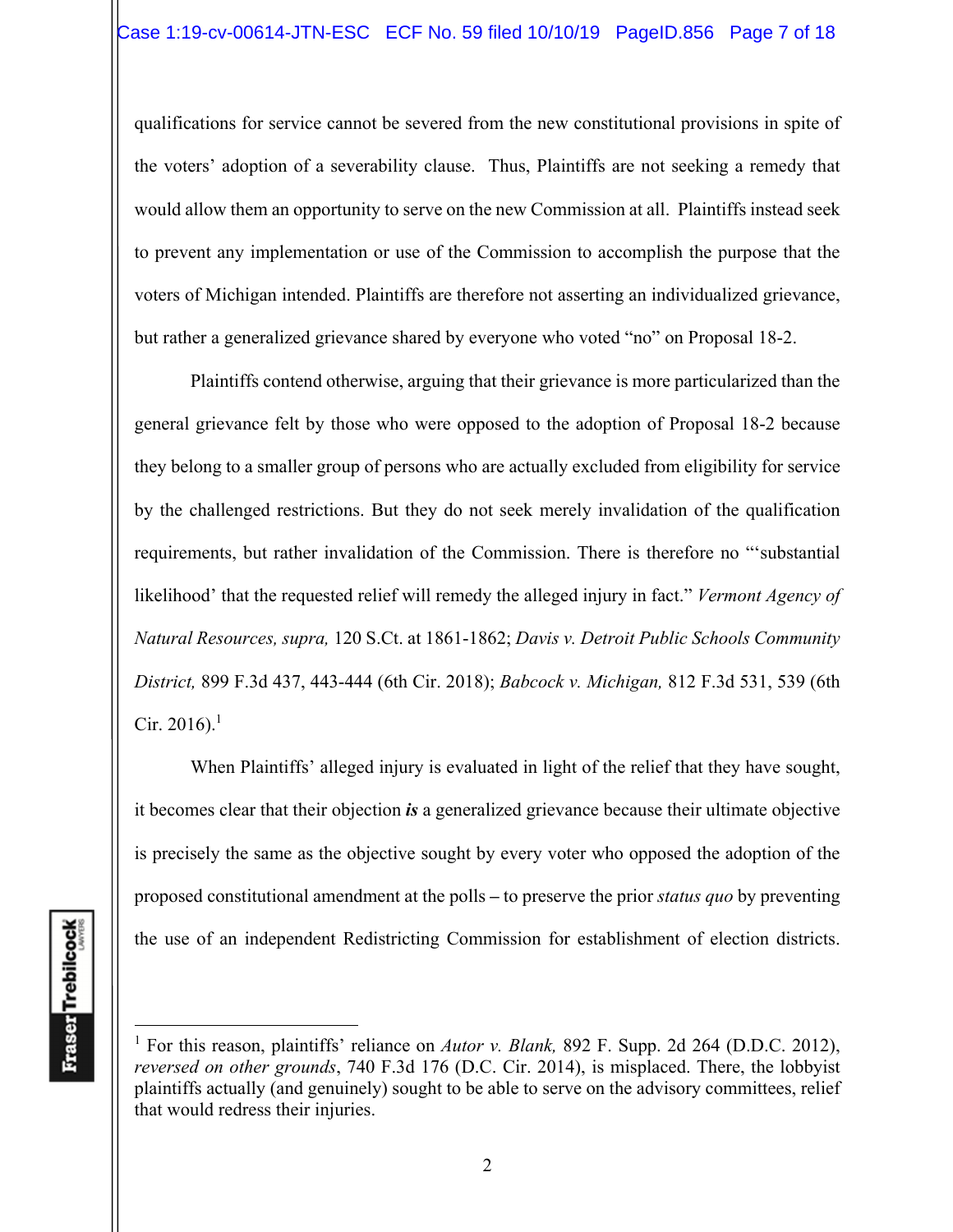Finally, there is only a remote and speculative chance that plaintiffs would ever be randomly selected for service on the Commission even if they were not disqualified. For these reasons, Plaintiffs lack standing.

## **II. PLAINTIFFS**' **FIRST AND FOURTEENTH AMENDMENT CLAIMS FAIL AS A MATTER OF LAW.**

## **A. THE DISQUALIFICATION OF PLAINTIFFS, BASED ON THEIR CONFLICTS OF INTEREST, DOES NOT VIOLATE THE FIRST AMENDMENT.**

Michigan does not violate the First Amendment by disqualifying from the Commission those with a conflict of interest, or the appearance thereof. "Michigan deserves deference in structuring its government" because "the authority of the people of the States to determine the qualifications of their most important government officials . . . is a power reserved to the States under the Tenth Amendment and guaranteed them by [the Guarantee Clause] of the Constitution." *Citizens for Legislative Choice v. Miller*, 144 F.3d 916, 925 (6th Cir. 1998). Michigan's choice of qualifications must be upheld unless "plainly" in violation of another provision of the Constitution. *Gregory v. Ashcroft*, 501 U.S. 452, 463 (1991).

 As VNP explained in its opening brief, *see* PageID.410-414, the Supreme Court has held that states may disqualify government officials from service based upon their conflicts of interest, and such rules do not violate the First Amendment. *See Nevada Comm'n on Ethics v. Carrigan*, 564 U.S. 117, 131 (2011). The Court relied heavily on the long history of such rules, dating to the founding, and concluded that the drafters of the First Amendment could not have meant to prohibit the very conflict of interest rules they simultaneously enforced. *Id.* at 122.

 Here, the voters of Michigan chose to disqualify from the Commission those persons most likely to have a conflict of interest, or the appearance thereof. *See Buckley v. Valeo*, 424 U.S. 1, 26 (1976) (noting government's interest in avoiding "appearance of corruption"). Like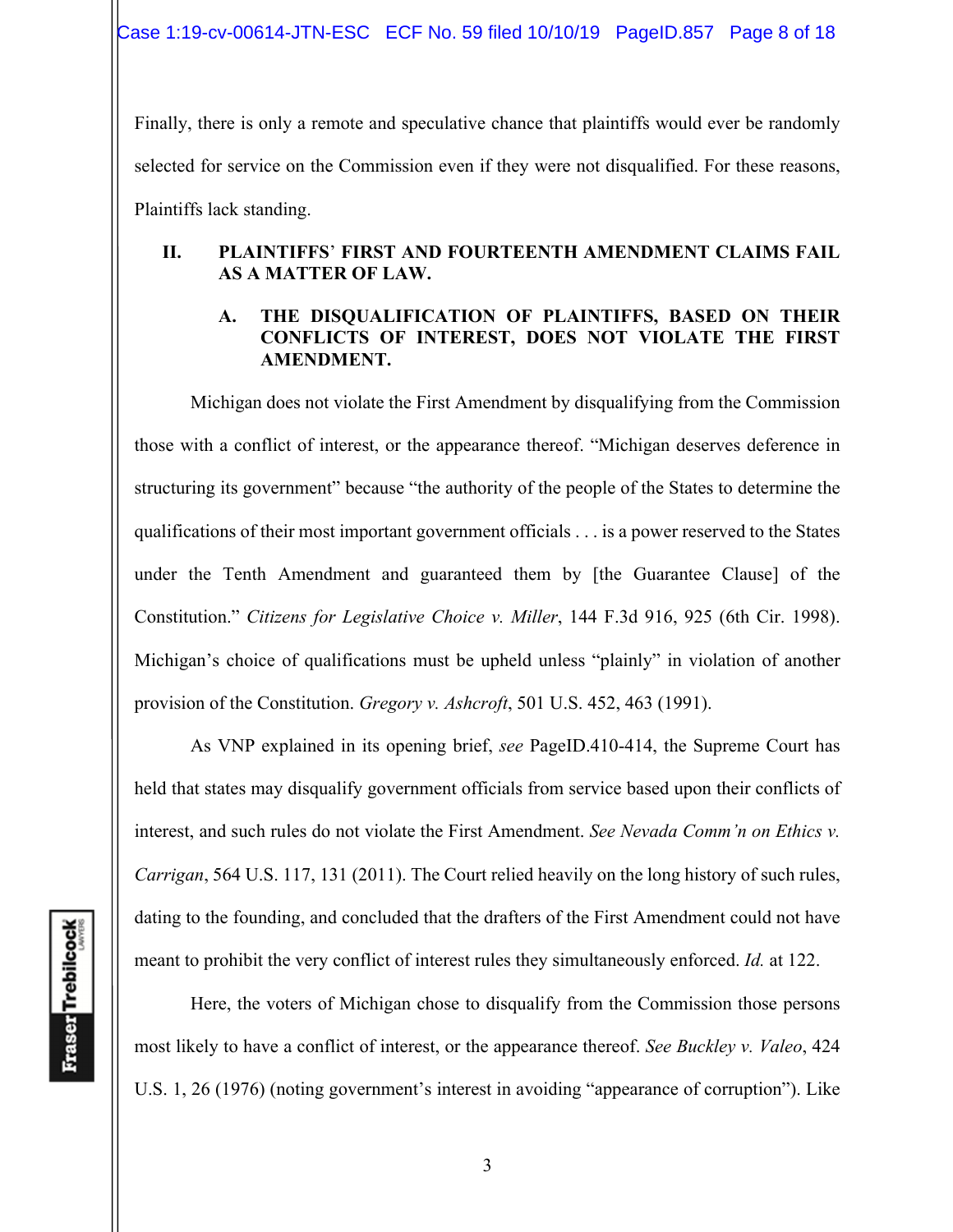the disqualification rules upheld in *Carrigan*, the rules here target those with a direct or indirect pecuniary interest in the outcome of redistricting and those with the appearance of such an interest. Each category of disqualified person's employment, paycheck, job prospects, or financial support is affected, or has the appearance of being affected, by redistricting. *See* VNP Br., PageID.413. As the Supreme Court made clear in *Carrigan*, these rules do not implicate, let alone violate, the First Amendment.

 Plaintiffs contend that *Carrigan* does not apply because that case involved the disqualification of legislators from voting on certain matters, rather than precluding their service altogether. Daunt Br., PageID.825. Plaintiffs are mistaken. Most governmental bodies—like the city council at issue in *Carrigan*—take action on a wide variety of issues and matters. A member of such a body may take hundreds or thousands of votes in a term in office, and so it makes sense to focus conflict of interest rules on particular matters. Not so for the Commission; it has just one task—adopting final districting plans for the state senate, state house, and Congress. *See* Mich. Const. Article IV § 6(14). Other than votes on administrative matters, the commissioners take only *three* votes, on a single subject. Plaintiffs' position—that Michigan must seat commissioners whom it may nonetheless disqualify from voting on the *sole issue* before them—is absurd. Under Plaintiffs' view, Michigan would be constitutionally required to seat commissioners even though they might *all* be disqualified from voting to adopt final plans. If a state may disqualify officials from voting on particular issues, then it may also disqualify persons from serving on a body that is tasked with deciding a single issue. A contrary rule would make no sense, and nothing in *Carrigan* nor the First Amendment compels it.

 Plaintiffs also contend that *Carrigan* is inapplicable because in that case the Court noted that "a legislator's power is not a personal right; it belongs to the people," whereas here "the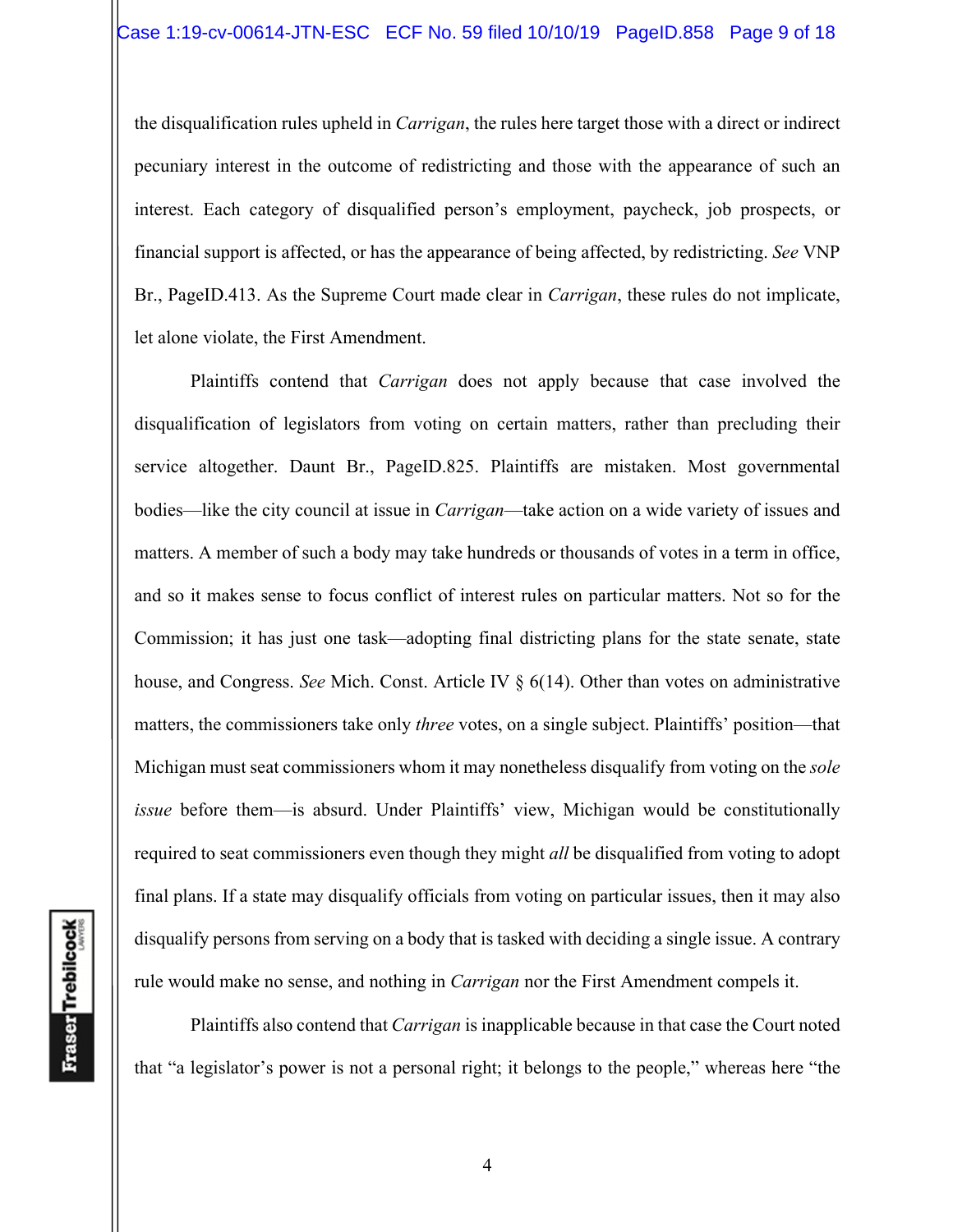ability to apply to the Commission belongs to the individual Plaintiffs." Daunt Br., PageID.826. Plaintiffs contend that conflict of interest principles only arise once they are allowed onto the Commission. *Id.* Not so. Commissioners have one job—voting on final plans. Just as in *Carrigan*, this single task is merely an exercise of a commissioner's "apportioned share of the [] power to the passage or defeat of a particular proposal," a power that "belongs to the people." *Carrigan*, 564 U.S. at 127. Michigan is not required to blind itself to prospective commissioners' conflicts of interest, which would prohibit them from voting on the sole decision faced by the Commission, until *after* the commissioner selection process is complete. In the context of a single-decision Commission, plaintiffs' argument seeking to avoid the holding of *Carrigan* is a distinction without a difference.

 Nor does it matter, contrary to Plaintiffs' contention, *see* Daunt Br., PageID.826, that commissioners are also precluded for five years from running for office under the maps they adopt. The disqualification rules serve to protect against conflicts that already exist; the forward-looking prohibition prevents prospective conflicts. Plaintiffs cite no case holding that states are limited to addressing half of a problem.

 In their opposition brief, Plaintiffs retreat from their reliance upon the patronage line of cases—the primary support cited in their preliminary injunction motion. This is likely because the Supreme Court and the Sixth Circuit have expressly held that policymaking positions—and partisan balance commissions in particular—are exempt from the rule precluding personnel decisions based upon partisan or political factors. *See Branti v. Finkel*, 445 U.S. 507, 518 (1980); *Sowards v. Loudon Cnty., Tenn.*, 203 F.3d 426, 436 (6th Cir. 2000); VNP Br., PageID.415-16. Instead, Plaintiffs now more generally cite the "unconstitutional conditions" doctrine. But the exception set forth in *Branti* and *Sowards* forecloses that argument. It is not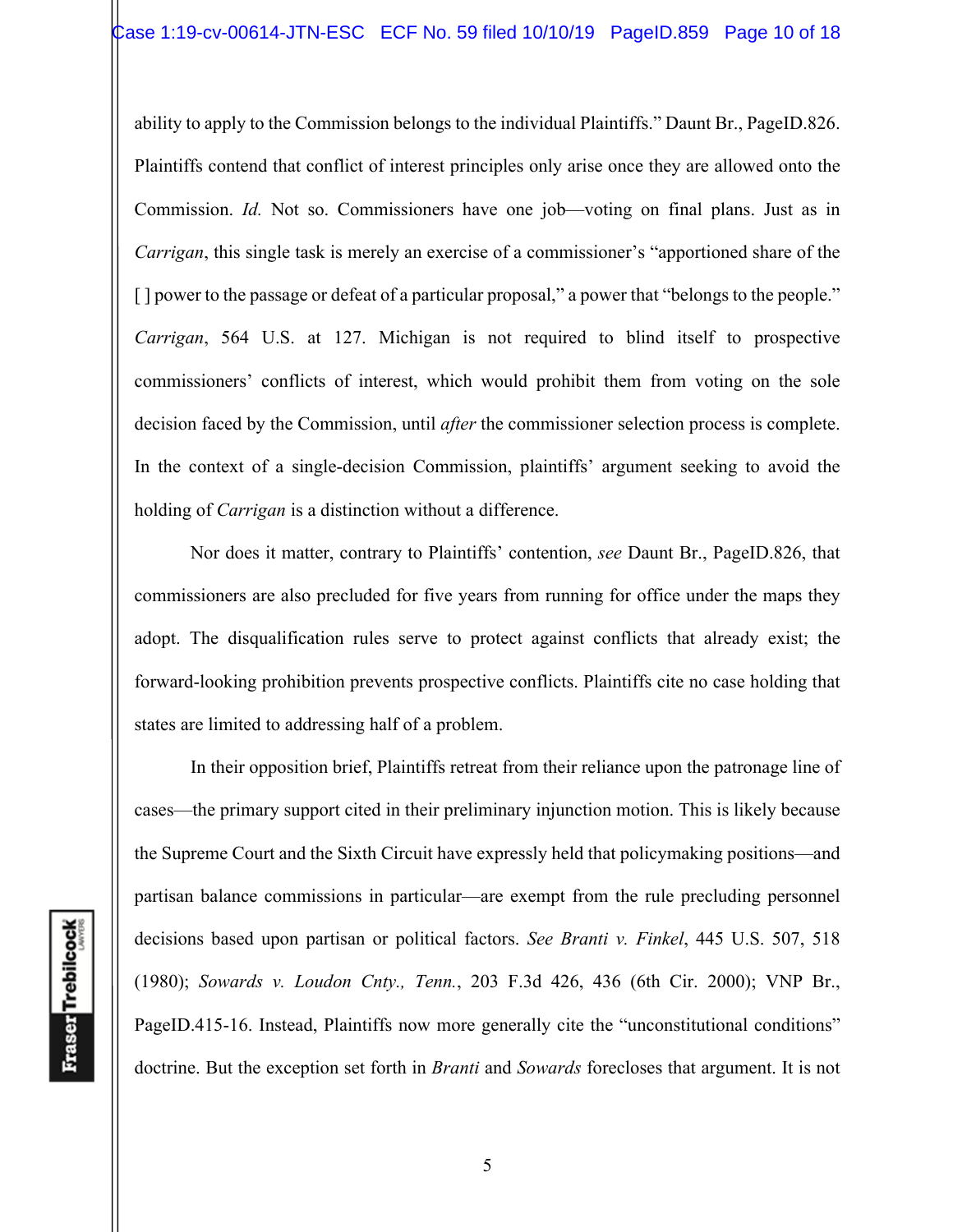an unconstitutional condition on partisan activities—like the activities that disqualify Plaintiffs from service on the Commission—to foreclose membership on policymaking bodies as a result of those activities. Plaintiffs offer no response to VNP's argument that this exception applies they entirely ignore it and have therefore waived any argument to the contrary. *See Garmou v. Kondaur Capital Corp.*, 2016 WL 3549356, \*7 (E.D. Mich. 2016) ("It is well understood . . . that when a plaintiff files an opposition to a dispositive motion and addresses only certain arguments raised by the defendant, a court may treat those arguments that the plaintiff failed to address as conceded.") (quoting *Rouse v. Caruso*, 2011 WL 918327, \*18 (E.D. Mich. 2011)).

In any event, as the Supreme Court has explained in the case cited by Plaintiffs, the unconstitutional conditions doctrine loses force in the face of strong governmental interests justifying the conditions imposed. "[E]ven termination because of protected speech may be justified when legitimate countervailing government interests are sufficiently strong. . . . [T]he government's interest in achieving its goals as effectively and efficiently as possible is elevated . . . to a significant one when it acts as employer." *Bd. of Cty. Commr's, Wabaunsee Cty., Kan. v. Umbehr*, 518 U.S. 668, 675-76 (1996) (internal quotation marks omitted). To the extent conflict of interest laws could even implicate the First Amendment, *see Carrigan*, 564 U.S. at 131, Michigan's interest in having commissioners who lack conflicts of interest, or the appearance thereof, is sufficiently significant to permit its commissioner disqualification rules. Moreover, as the Sixth Circuit has recognized, Michigan has strong interests in preserving its democratic system of government, including "foster[ing] electoral competition," "reducing the advantages of incumbency and encouraging new candidates," "dislodging entrenched leaders, curbing special interest groups, and decreasing political careerism." *Citizens for Legislative Choice*, 144 F.3d at 923 (quotation marks omitted). Michigan's interests in disqualifying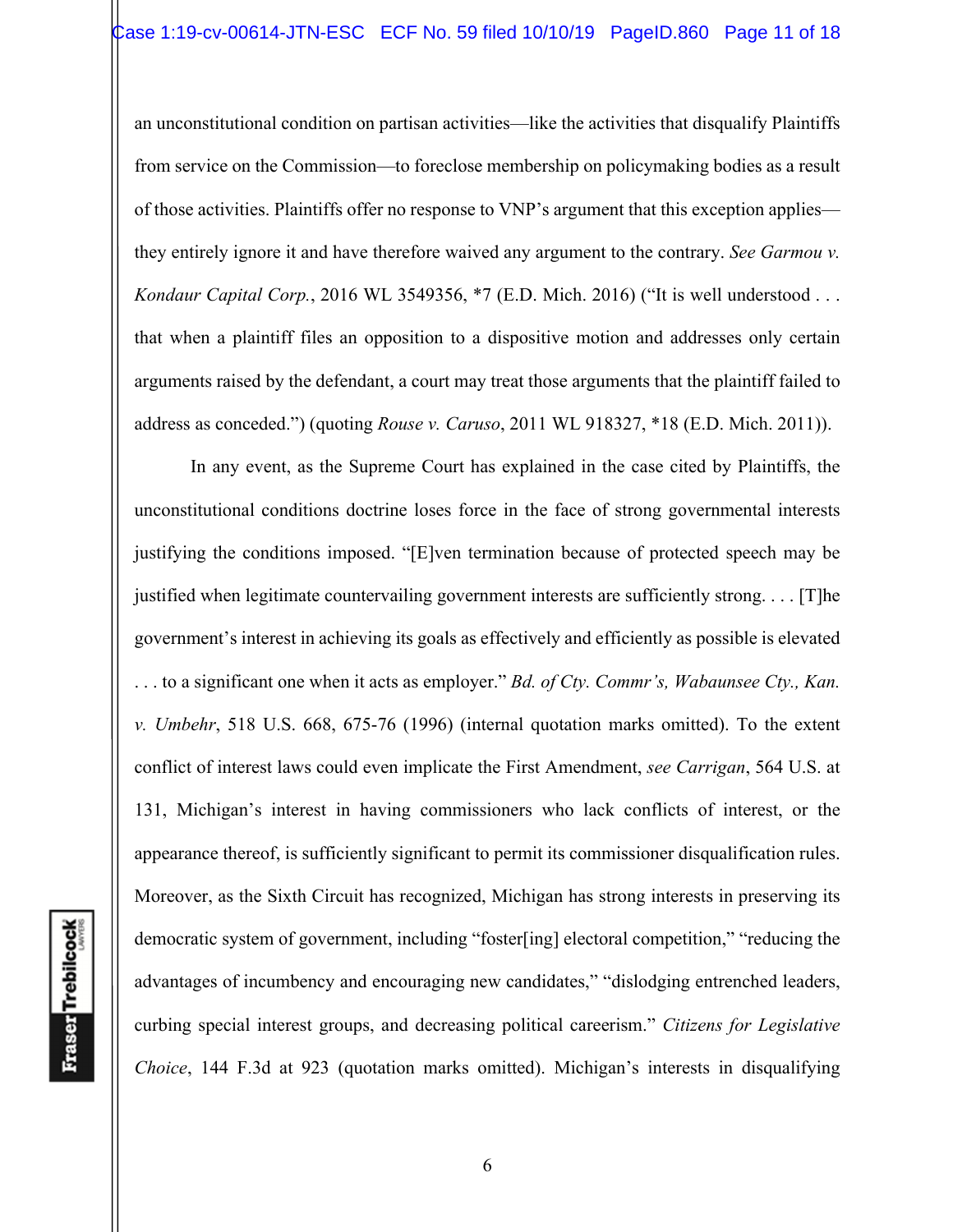plaintiffs is surely at its apex when its regulations are aimed at the qualifications for one of its most important governmental bodies—the body that will determine the very structure of its government and political system. *See id.* at 925 (noting great deference afforded Michigan in structuring its government and setting qualifications for high level positions).

Because the disqualification rules do not implicate the First Amendment, Plaintiffs' contention that the rules are not narrowly tailored is misplaced. Moreover, even if the policymaking exception did not apply, strict scrutiny is not the correct framework. When the condition that is imposed on otherwise protected speech is eligibility for government employment, courts apply the *Pickering* balancing test. *See, e.g. Garcetti v. Ceballos*, 547 U.S. 410, 418 (2006) (citing to *Pickering*) ("The question becomes whether the relevant government entity had an adequate justification for treating the employee differently from any other member of the general public."); *O'Hare Truck Service, Inc. v. City of Northlake*, 518 U.S. 712 (1996) ("[W]here a government employer takes adverse action on account of an employee or service provider's right of free speech . . . we apply the balancing test from *Pickering*."); *Pickering v. Board of Ed. of Tp. High School Dist. 205, Will Cnty., Ill.*, 391 U.S. 563, 568 (1968); *Autor*, 740 F.3d at 183-84 (noting that the *Pickering* test applies to rule disqualifying lobbyists from serving on advisory committees). While Michigan's interest in enforcing the membership qualifications is compelling and its rules narrowly tailored, *see* VNP's Br., PageID.418–23, they need not be to pass muster under *Pickering*.

Rather, under the *Pickering* balancing test, courts must "seek 'a balance between the interests of the [employee], as a citizen'" engaging in otherwise protected speech, and "'the interest of the State, as an employer, in promoting the efficiency of the public services it performs through its employees.'" *Connick v. Myers*, 461 U.S. 138, 142 (1983) (quoting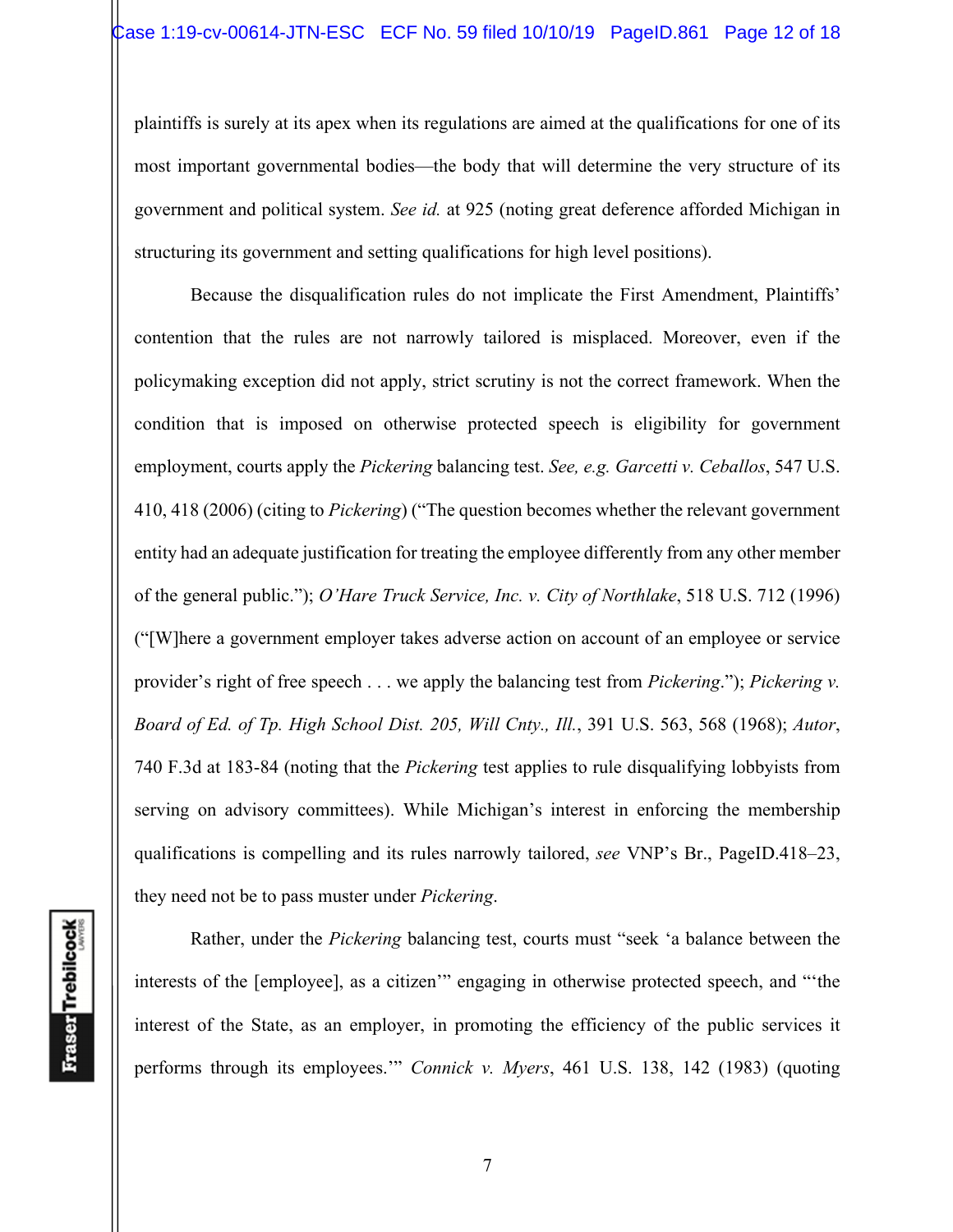Pickering, 391 U.S. at 568).<sup>2</sup> This balancing test "requires full consideration of the government's interest in the effective and efficient fulfillment of its responsibilities to the public." *Id*. at 150. Because interference with a public employer's work or public employee's job performance can detract from the function of a public employer, "avoiding such interference can be a strong state interest." *Rankin v. McPherson*, 483 U.S. 378, 388 (1987); *see also Shirvell v. Dep't of Atty. Gen.*, 308 Mich. App. 702, 737 (Mich. Ct. App. 2015) (asserting that "it is sufficient if the government employer can show a reasonable likelihood that the speech may lead to" adverse effects such as whether the speech in question might "undermine<sup>[]</sup> a legitimate goal or mission of the employer" or "impede[] the performance of the speaker's duties").

 The interest of Michigan in enforcing the Commission's disqualification rules outweigh those of the Plaintiffs and other potential Commission members. The sole enterprise of the Commission is to draw districts that will determine who gets elected in Michigan. The disqualification rules ensure that Commissioners perform their single role without conflicts of interest or the appearance thereof, and to create maps that do "not provide a disproportionate advantage to any political party" and do "not favor or disfavor an incumbent elected official or a candidate." Mich. Const. Article IV  $\S 6(13)(d)$  and (e). Failure to enforce the disqualification rules would risk the process being infected with the very conflicts of interest the voters sought to eliminate, would undermine public confidence in the electoral system, and would trample on Michigan's sovereign right—itself guaranteed by the Constitution—to set qualifications for its important governmental positions. Michigan's powerful interest in avoiding conflicts of

<sup>2</sup> Plaintiffs ought to be aware that the *Pickering* balancing test applies in cases such as these given that the Supreme Court's articulation of that standard in *Connick* came in the sentence directly following one cited by Plaintiffs in their opposition brief. *See* Daunt Br., PageID.824.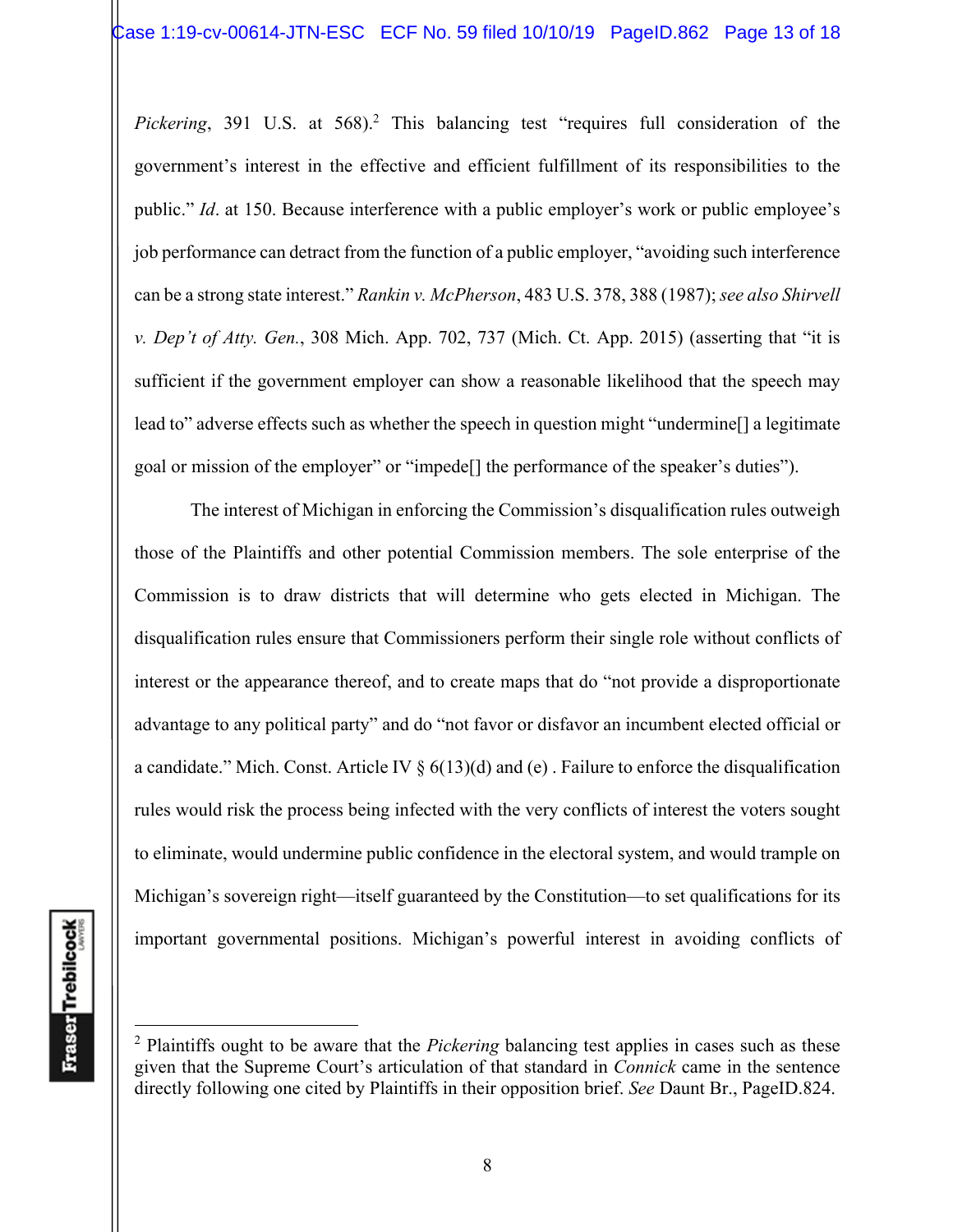interest, ensuring public confidence in the very structure of its government, and protecting the ability of voters to choose their representative outweighs plaintiffs' interest in controlling redistricting.3

## **B. THE COMMISSION'S DISQUALIFICATION RULES DO NOT VIOLATE THE EQUAL PROTECTION CLAUSE.**

The Commission's disqualification rules do not violate the Equal Protection Clause for the same reasons that they do not violate the First Amendment. To withstand a challenge under the Equal Protection Clause, "statutes that do not interfere with fundamental rights or single out suspect classifications must bear only a rational relationship to a legitimate state interest." *Richland Bookmart, Inc. v. Nichols*, 278 F.3d 570, 574 (6th Cir. 2002).

 In this case, the Commission's disqualification rules do not target any suspect class or interfere with any fundamental rights, including those guaranteed by the First Amendment. There is no First Amendment right to be appointed to the Commission. And as VNP explained in its opening brief, *see* PageID.410-14, states do not implicate the First Amendment by disqualifying members of a policy-making body based on anticipated conflicts of interest, even when those conflicts arise from protected political activities. *See Carrigan*, 546 U.S. at 124; *Branti*, 445 U.S. at 518; VNP Br., PageID.415–16. Because the disqualification rules do not burden a fundamental right or a suspect class, the proper standard is rational basis review.

Plaintiffs base their equal protection claim on the "over- and under-inclusiveness" of the Commission's disqualification rules. Daunt Br., PageID.830-831. They contend that the

<sup>&</sup>lt;sup>3</sup> Plaintiffs' reliance upon *Autor* is misplaced. In that case, the court did not conclude that it violated the First Amendment to ban lobbyists from serving on advisory committees. Rather, the court merely concluded that the district court had failed to properly weigh the government's interests against the speech rights of the prospective lobbyist committee members. 740 F.3d at 184. Here, the government's interest in disqualifying those with conflicts of interest from serving on the Commission far outweighs whatever—if any—speech interests Plaintiffs posit.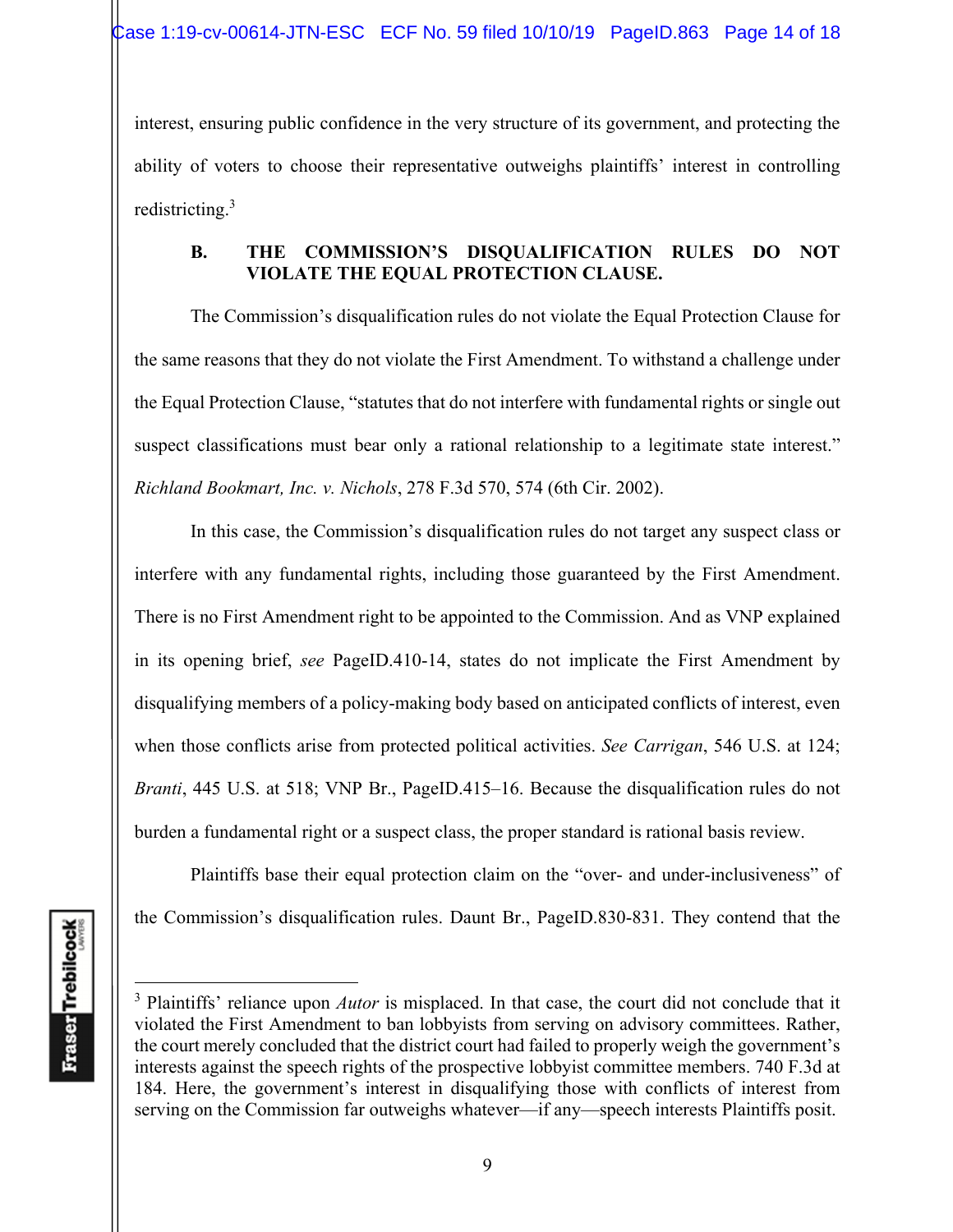Commission's rules violate the Equal Protection Clause by disqualifying some but not other individuals "who may be just as personally or privately interested" in redistricting. *Id.* But the Supreme Court and the Sixth Circuit have rejected under-inclusiveness arguments like those raised by the Plaintiffs so long as the distinction between classes is not "the result of invidious discrimination." *Richland*, 278 F.3d at 576 (6th Cir. 2002) (citing *Williamson v. Lee Optical of Okla. Inc.*, 348 U.S. 483, 489 (1955), for the proposition that legislatures may properly "take one step at a time" in making reform); *see also Clements v. Fashing*, 457 U.S. 957, 971 (1982) ("A [law] is not devoid of a rational [basis] simply because it happens to be incomplete.").

Indeed, Michigan voters have adopted a sensible system to identify and disqualify those with a direct or indirect political or financial interest in the outcome of a redistricting effort. For example, employees of elected officials are disqualified because they have a direct pecuniary interest in their boss's reelection prospects, whereas volunteers do not. Candidates and elected officials to partisan offices stand to gain politically from new maps, whereas candidates to nonpartisan offices do not. Moreover, Plaintiffs offer nothing to suggest that the people of Michigan were motivated by "invidious" discriminatory intent. *Richland*, 278 F.3d at 576. They have instead properly exercised their inherent sovereign power to define the qualifications for important government offices, which has in turn furthered their compelling purpose of placing the power to draw political boundaries exclusively into the hands of citizens without a direct personal stake in the outcome of that process. *See Citizens for Legislative Choice*, 144 F.3d at 923; VNP Br., PageID.419. For this reason, the Commission's disqualification rules do not violate the Equal Protection Clause. Plaintiffs' constitutional claims should be dismissed.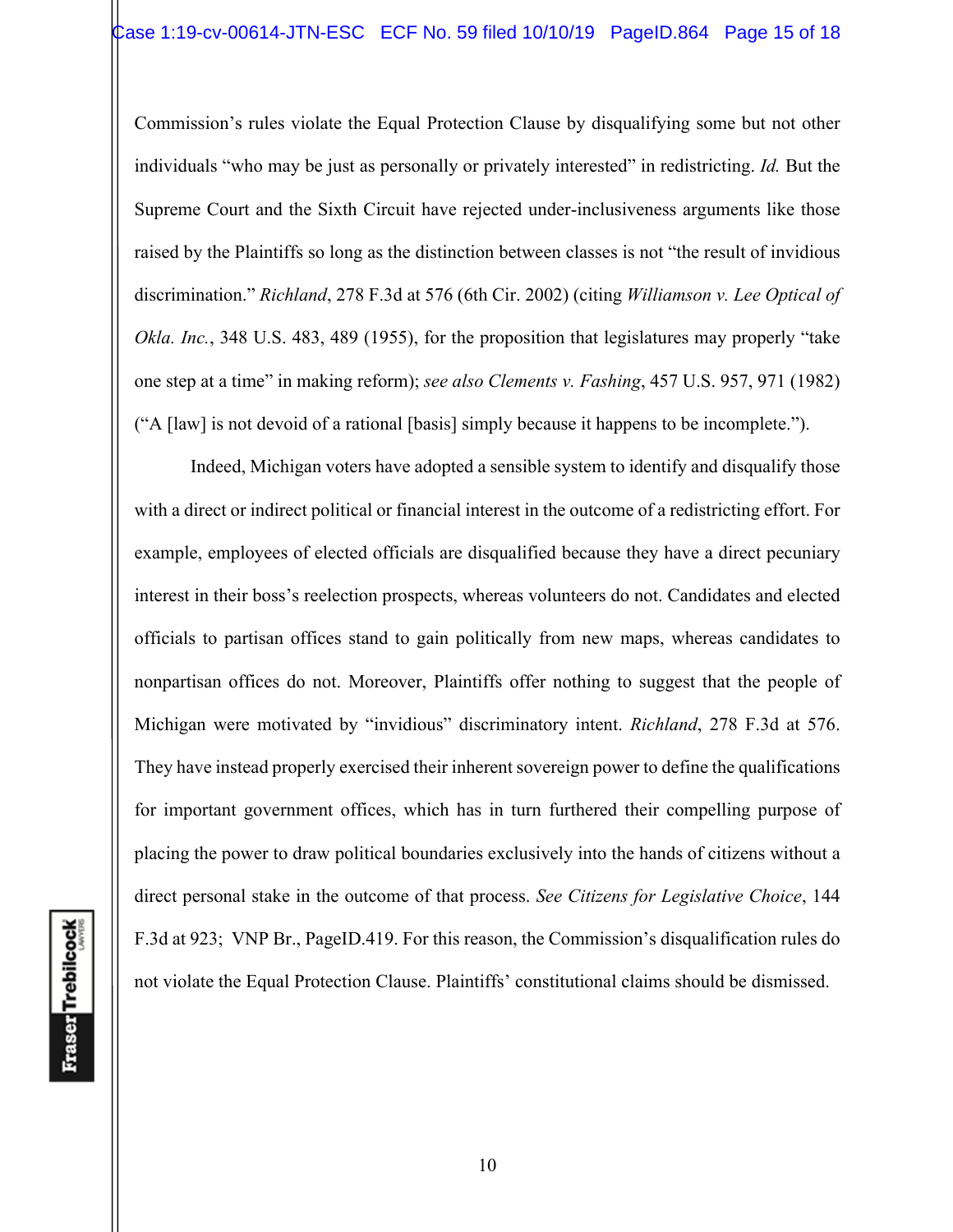Case 1:19-cv-00614-JTN-ESC ECF No. 59 filed 10/10/19 PageID.865 Page 16 of 18

## **RELIEF**

 WHEREFORE, Intervenor-Defendant Count MI Vote d/b/a Voters Not Politicians respectfully requests that this Honorable Court dismiss Plaintiffs' Complaint for lack of subject matter jurisdiction pursuant to Fed. R. Civ. P. 12(b)(1), and that upon consideration of Plaintiffs' constitutional challenges, the Court also grant a final judgment in favor of the Defendant and Intervenor-Defendant on the pleadings pursuant to Fed. R. Civ. P. 12(c).

*Respectfully submitted*,

 Fraser Trebilcock Davis & Dunlap, P.C. Attorneys for Intervenor-Defendant Count MI Vote d/b/a Voters Not Politicians

Dated: October 10, 2019 By: /s/ Graham K. Crabtree

Peter D. Houk (P15155) Graham K. Crabtree (P31590) Jonathan E. Raven (P25390) Ryan K. Kauffman (P65357) 124 W. Allegan, Suite 1000 Lansing, Michigan 48933 (517) 482-5800

and and state of the state of the state of the state of the state of the state of the state of the state of the state of the state of the state of the state of the state of the state of the state of the state of the state

 Paul M. Smith Mark Gaber Campaign Legal Center 1101 14th Street N.W., Suite 400 Washington D.C. 20005

Annabelle Harless Campaign Legal Center 73 W. Monroe Street, Suite 302 Chicago, Illinois 60603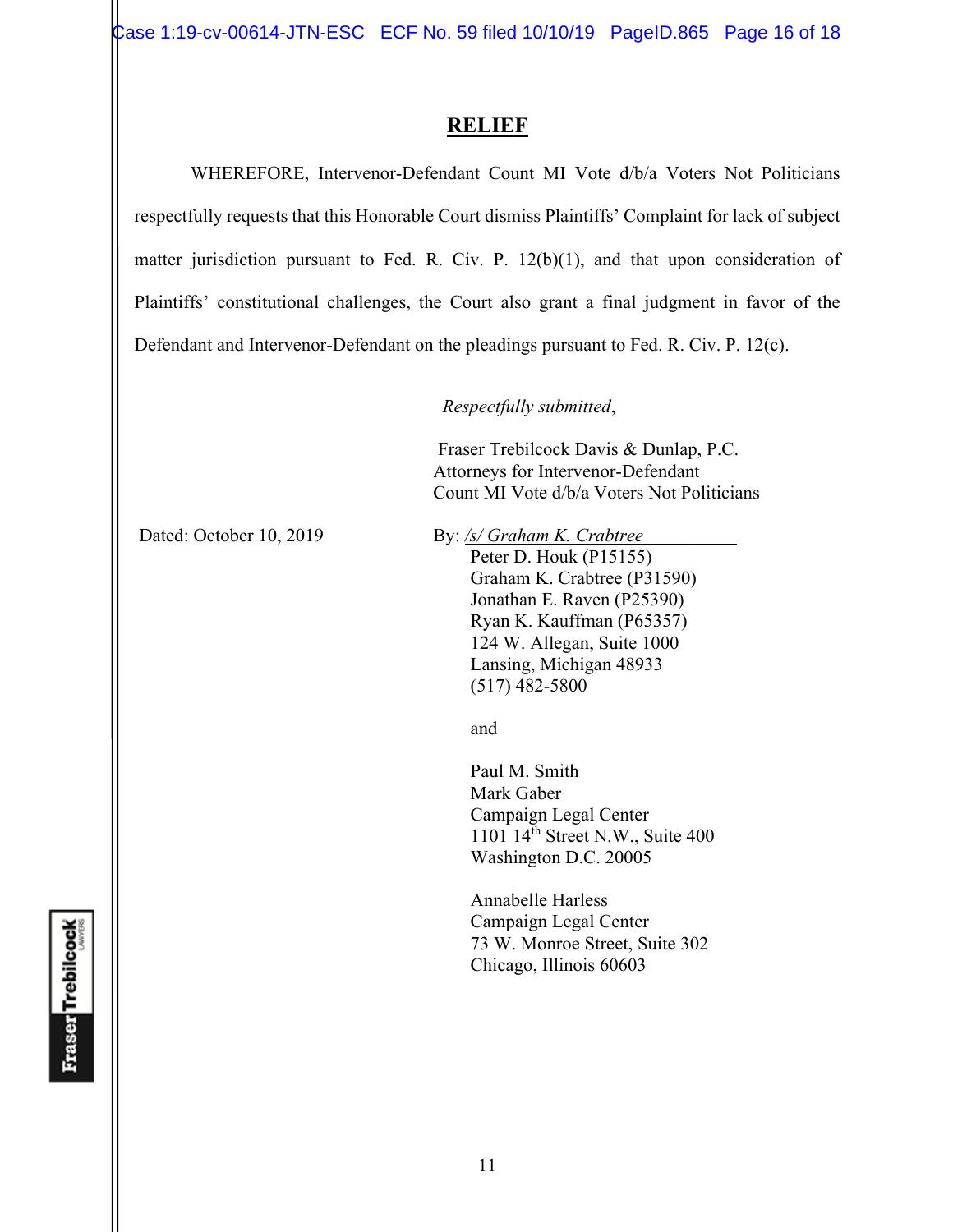Case 1:19-cv-00614-JTN-ESC ECF No. 59 filed 10/10/19 PageID.866 Page 17 of 18

### **CERTIFICATE OF COMPLIANCE**

 This document was prepared using Microsoft Word. The word count for Intervenor-Defendant's Reply Brief in Support of its Motion to Dismiss as provided by that software is 3,239 words which is less than the 4,300-word limit for a reply brief filed in support of a dispositive motion.

*Respectfully submitted*,

**FRASER TREBILCOCK DAVIS & DUNLAP, P.C.** Attorneys for Proposed Intervenor-Defendant Count MI Vote d/b/a Voters Not Politicians

Dated: October 10, 2019 By: /s/Graham K. Crabtree

Peter D. Houk (P15155) Jonathan E. Raven (P25390) Graham K. Crabtree (P31590) Ryan K. Kauffman (P65357) 124 W. Allegan, Suite 1000 Lansing, Michigan 48933 (517) 482-5800

**Fraser Trebilcock**